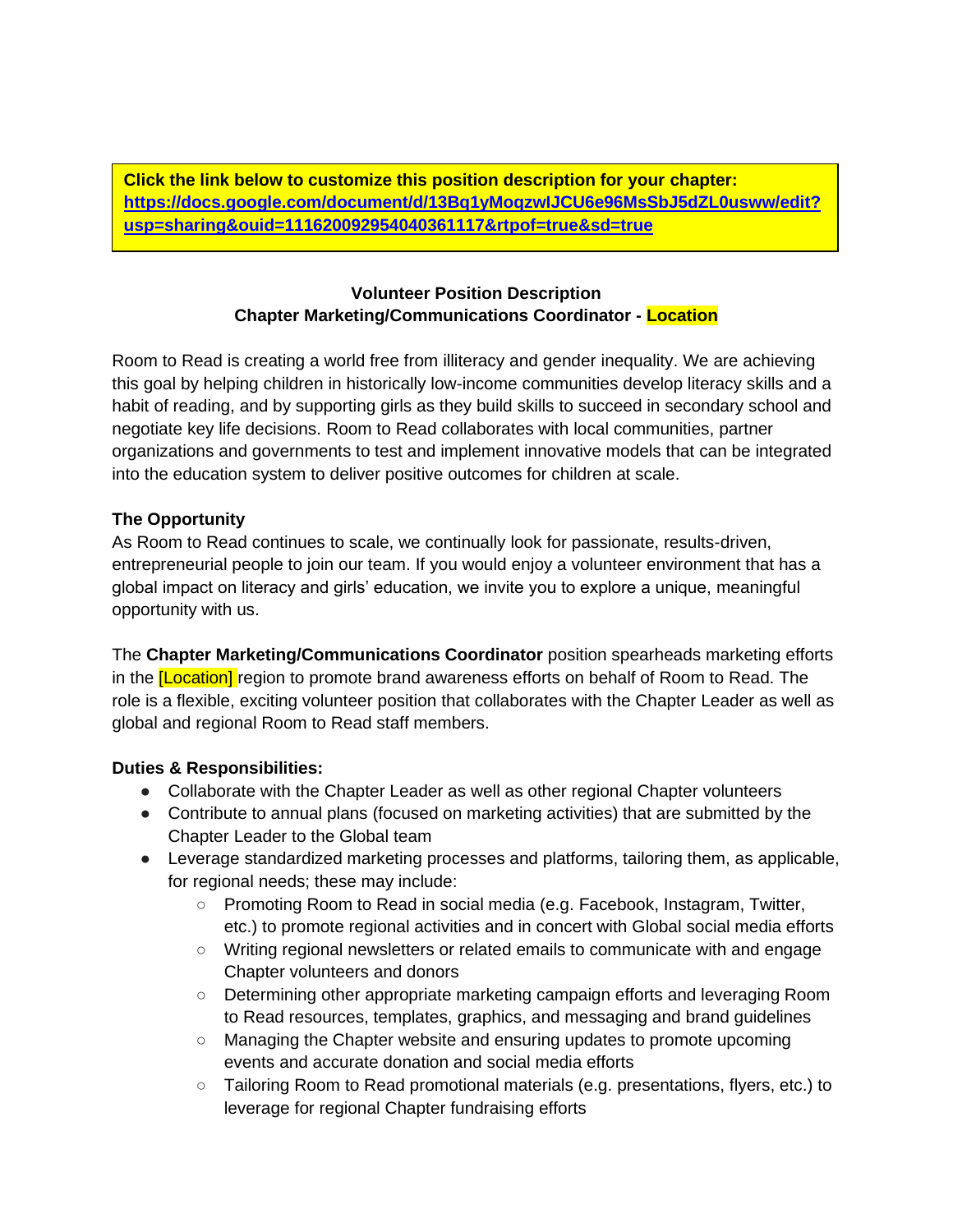- Engage with other volunteers in similar roles to collaborate and leverage expertise
- Stay current with Room to Read messaging, annual plans and events as well as key Global campaign calendars
- Adhere to data protection regulations and privacy policies, and media outreach guidelines to ensure compliance

## **Qualifications:**

### **Required:**

- Committed and reliable with the ability to start or maintain brand awareness initiatives
- Self-motivated, flexible and able to work without close supervision
- Extremely detail-oriented, accurate and organized
- Adept at using various digital platforms (e.g. Facebook, Instagram, Zoom, Microsoft, Google, etc.)
- Excellent written, verbal, and interpersonal skills in English
- Collaborative and creative/innovative

#### **Preferred:**

- History of dedicated volunteer activity and/or commitment to nonprofit organizations
- Prior success leveraging social media platforms to promote a brand
- Demonstrated ability to plan and execute development activities
- Flexibility to adapt based on market trends
- Ability to take on ad hoc projects, as needed

#### **Compensation:**

This is a volunteer opportunity; compensation will not be offered. However, this position offers a unique opportunity to join a network of Chapter Leaders who are part of a Global effort to transform literacy and girls' education around the world. Join our non-profit volunteer base and be part of an innovative, meaningful and growing team. The role is flexible and tailored to meet the needs of various regional markets.

To be successful at Room to Read, you will also:

- Have passion for our mission and a strong desire to impact a dynamic nonprofit organization
- Be a proactive, innovative thinker who achieves results and creates positive change
- Have a very high level of personal and professional integrity and trustworthiness
- Embrace diversity and a commitment to collaboration
- Thrive in a fast-paced and fun environment

Room to Read is proud to be an equal opportunity employer committed to identifying and developing the skills and leadership of people from diverse backgrounds. EOE/M/F/Vet/Disabled